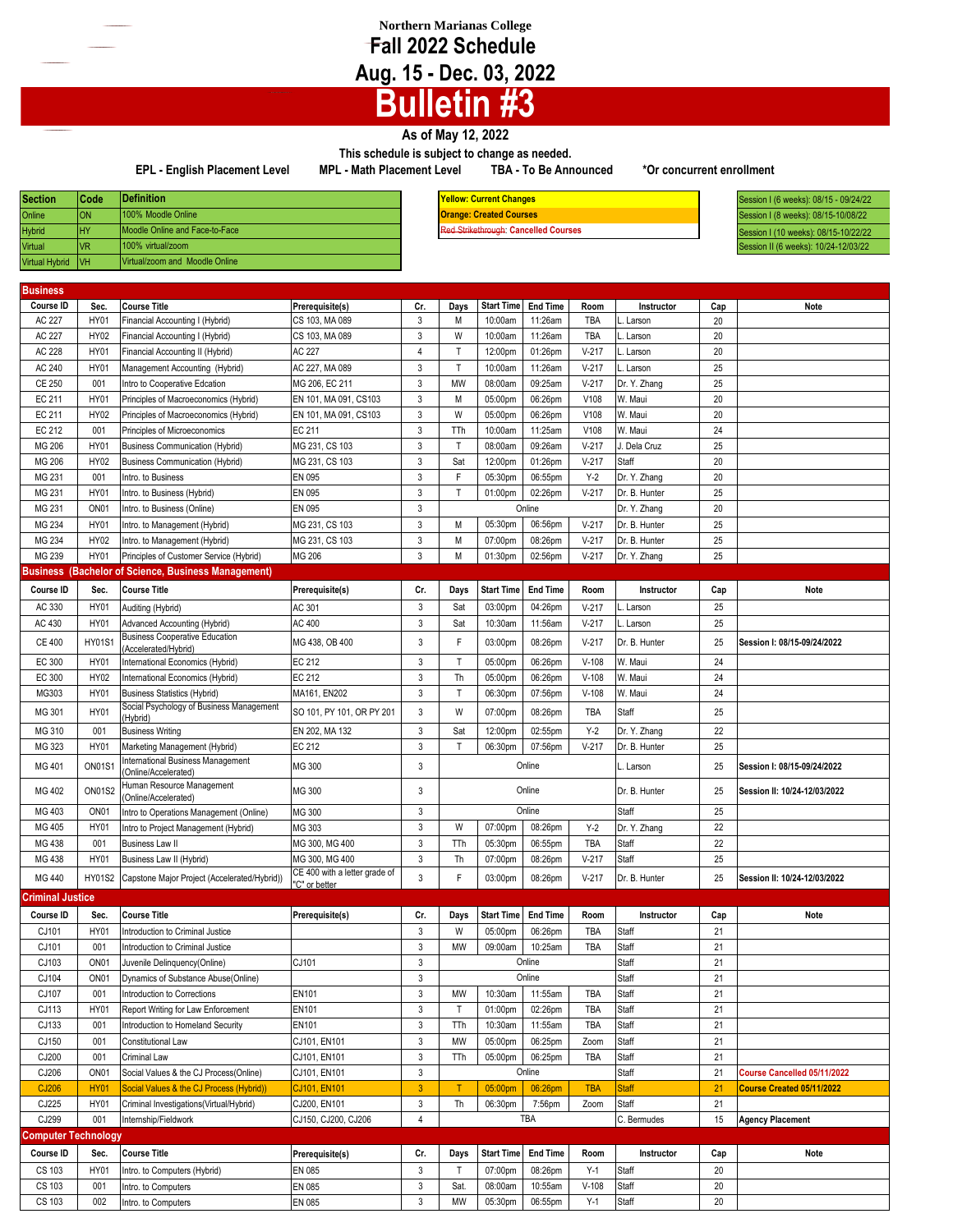| CS 103          | ON <sub>01</sub> | Intro. to Computers (Online)                                          | EN 085                                                 | 3              |              | Online<br>Staff   |                 |         |                     | 20  |                                                          |
|-----------------|------------------|-----------------------------------------------------------------------|--------------------------------------------------------|----------------|--------------|-------------------|-----------------|---------|---------------------|-----|----------------------------------------------------------|
| CS 103          | ON <sub>02</sub> | Intro. to Computers (Online)                                          | EN 085                                                 | 3              |              |                   | Online          |         | Staff               | 20  |                                                          |
| CS 103          | ON <sub>03</sub> | Intro. to Computers (Online)                                          | EN 085                                                 | $\mathbf{3}$   |              |                   | Online          |         | Staff               | 20  |                                                          |
| CS 140          | 001              | Database Applications I                                               | CS 103, MA 091                                         | $\mathbf{3}$   | TTh          | 05:30pm           | 06:55pm         | $Y-1$   | Staff               | 20  |                                                          |
|                 |                  |                                                                       |                                                        |                |              |                   |                 |         |                     |     |                                                          |
| <b>CS 222</b>   | HY01             | Web Design and Programming (Hybrid)                                   | CS 103, MA 091                                         | $\overline{4}$ | Th           | 03:30pm           | 05:26pm         | $V-110$ | Staff               | 16  |                                                          |
|                 |                  | <b>Computer Technology (Bachelor of Science, Business Management)</b> |                                                        |                |              |                   |                 |         |                     |     |                                                          |
| Course ID       | Sec.             | <b>Course Title</b>                                                   | Prerequisite(s)                                        | Cr.            | Days         | <b>Start Time</b> | <b>End Time</b> | Room    | Instructor          | Cap | Note                                                     |
| CS 300          | HY01             | Information Technology Management (Hybrid)                            | EC 212 and approval of the                             | 3              | М            | 07:00pm           | 08:26pm         | $V-108$ | Staff               | 24  |                                                          |
|                 |                  |                                                                       | <b>BSBM Advisor</b>                                    |                |              |                   |                 |         |                     |     |                                                          |
| College English |                  |                                                                       |                                                        |                |              |                   |                 |         |                     |     |                                                          |
| Course ID       | Sec.             | <b>Course Title</b>                                                   | Prerequisite(s)                                        | Cr.            | Days         | <b>Start Time</b> | <b>End Time</b> | Room    | Instructor          | Cap | Note                                                     |
| EN 101          | 001              | <b>English Composition I</b>                                          | EN 095                                                 | 3              | TTh          | 10:00am           | 11:25am         | $Y-10$  | Dr. M. Tsang        | 20  |                                                          |
| <b>EN 101</b>   | VR01             | English Composition I (Virtual)                                       | EN 095                                                 | $\mathbf{3}$   | MW           | 08:00am           | 09:25am         | Zoom    | M. Nurmi            | 20  |                                                          |
| <b>EN 101</b>   | <b>VR02</b>      | English Composition I (Virtual)                                       | EN 095                                                 | 3              | TTh          | 01:00pm           | 02:25pm         | Zoom    | Dr. D. Papadopoulos | 20  |                                                          |
| EN 101          | <b>VR03</b>      | English Composition I (Virtual)                                       | EN 095                                                 | $\mathbf{3}$   | TTh          | 08:00am           | 09:25am         | Zoom    | M. Nurmi            | 20  |                                                          |
| <b>EN 101</b>   | <b>VR04</b>      | English Composition I (Virtual)                                       | EN 095                                                 | 3              | MW           | 01:00pm           | 02:25pm         | Zoom    | M. Nurmi            | 20  |                                                          |
| EN 101          | <b>VR05</b>      | English Composition I (Virtual)                                       | EN 095                                                 | $\mathbf{3}$   | TTh          | 03:00pm           | 04:25pm         | Zoom    | Dr. D. Papadopoulos | 20  |                                                          |
| EN 101          | <b>VR06</b>      | English Composition I (Virtual)                                       | EN 095                                                 | 3              | TTh          | 01:00pm           | 02:25pm         | Zoom    | M. Nurmi            | 20  |                                                          |
| EN 101          | ON <sub>01</sub> | <b>English Composition I</b>                                          | EN 095                                                 | $\mathbf{3}$   |              |                   | Online          |         | V. Murphy           | 20  |                                                          |
| <b>EN 101</b>   | ON <sub>02</sub> | <b>English Composition I</b>                                          | EN 095                                                 | $\mathbf{3}$   |              |                   | Online          |         | V. Murphy           | 20  |                                                          |
| EN 101          | HY01             | English Composition I (Hybrid)                                        | EN 095                                                 | $\mathbf{3}$   | M            | 10:00am           | 11:26am         | TBA     | A. Walsh            | 20  |                                                          |
| EN 101          | HY02             | English Composition I (Hybrid)                                        | EN 095                                                 | $\mathbf{3}$   | W            | 01:00pm           | 02:26pm         | TBA     | A. Walsh            | 20  |                                                          |
| <b>EN 202</b>   | 001              | <b>English Composition II</b>                                         | EN 101                                                 | $\mathbf{3}$   | TTh          | 01:00pm           | 02:25pm         | $Y-10$  | Dr. M. Tsang        | 20  |                                                          |
| <b>EN 202</b>   | VR01             | English Composition II (Virtual)                                      | EN 101                                                 | $\mathbf{3}$   | MW           | 10:00am           | 11:25am         | Zoom    | Dr. D. Papadopoulos | 20  |                                                          |
|                 |                  |                                                                       |                                                        |                |              |                   | Online          |         |                     |     |                                                          |
| <b>EN 202</b>   | ON <sub>01</sub> | English Composition II (Online)                                       | EN 101                                                 | $\mathbf{3}$   |              |                   | Online          |         | V. Murphy           | 20  |                                                          |
| <b>EN 202</b>   | ON <sub>02</sub> | English Composition II (Online)                                       | <b>EN 101</b>                                          | $\mathbf{3}$   |              |                   |                 |         | Dr. D. Papadopoulos | 20  |                                                          |
| Education       |                  |                                                                       |                                                        |                |              |                   |                 |         |                     |     |                                                          |
| Course ID       | Sec.             | <b>Course Title</b>                                                   | Prerequisite(s)                                        | Cr.            | Days         | <b>Start Time</b> | <b>End Time</b> | Room    | Instructor          | Cap | Note                                                     |
| ED 102          | HY01             | Introduction to Research and Scholarship                              | BE111, EN101                                           | 3              | Th           | 10:00am           | 11:26am         | $V-216$ | Dr. B. Solomon      | 20  |                                                          |
|                 |                  | (Hybrid)                                                              | ED 141, ED 143, ED 144, ED                             |                |              |                   |                 |         |                     |     | ECE (Headstart) Endorsement, Session                     |
| ED 215          | <b>HY01S2</b>    | Exceptional Individuals (Hybrid)                                      | 145, ED 146                                            | $\mathbf{3}$   | TTh          | 05:00pm           | 7:56pm          | $V-112$ | <b>Staff</b>        | 20  | II: 10/24-12/3/2022                                      |
| ED 251          | <b>HY01S1</b>    | Development of Early Childhood-Infants,                               | ED 141, ED 143, ED 144, ED                             | $\mathbf{3}$   | MW           | 05:00pm           | 07:56pm         | $V-112$ | <b>Staff</b>        | 10  | ECE (Headstart) Endorsement, Session                     |
|                 |                  | Toddlers & Preschoolers (Hybrid)                                      | 145, ED 146                                            |                |              |                   |                 |         |                     |     | : 8/15-9/24/2022                                         |
| ED 257          | <b>HY01S1</b>    | Teaching Language Skills in Early Childhood<br>Education (Hybrid)     | ED 141, ED 143, ED 144, ED<br>145, ED 146              | $\mathbf{3}$   | TTh          | 05:00pm           | 07:56pm         | $V-112$ | <b>Staff</b>        | 10  | ECE (Headstart) Endorsement, Session<br>: 8/15-9/24/2022 |
|                 |                  | Observation & Practicum in Early Childhood-                           | ED 141, ED 143, ED 144, ED                             |                |              |                   |                 |         |                     |     |                                                          |
| ED 260          | <b>HY01S2</b>    | Education (Hybrid)                                                    | 445, ED 146                                            | $\overline{1}$ | F.           | 05:00pm           | 06:16pm         | $V$ 112 | Staff               | 40  | Course Cancelled 5/11/2022                               |
|                 |                  | <b>Observation &amp; Practicum in Early Childhood</b>                 | ED 141, ED 143, ED 144, ED                             |                |              |                   |                 |         |                     |     | Course Created 05/11/2022, ECE                           |
| <b>ED 260</b>   | 01S2             | <b>Education (Hybrid)</b>                                             | 145, ED 146                                            | 1              | F            | 05:00pm           | 07:25pm         | $V-112$ | <b>Staff</b>        | 10  | (Headstart) Endorsement, Session II:<br>10/24-12/3/2022  |
| ED 205          | <b>HY01</b>      | Child Development (Hybrid)                                            | PY 101, ED 211*                                        | 3              | $\mathsf{T}$ |                   |                 |         |                     |     |                                                          |
|                 |                  |                                                                       |                                                        |                |              | 10:00am           | 11:26pm         | $V-216$ | R. Keller           | 15  |                                                          |
| ED 205          | HY02             | Child Development (Hybrid)                                            | PY 101, ED 211*                                        | $\mathbf{3}$   | F            | 04:00pm           | 05:26pm         | $V-215$ | Dr. Solomon         | 22  |                                                          |
|                 |                  | Intro. to Teaching (Hybrid)                                           |                                                        |                |              |                   |                 |         |                     |     |                                                          |
| ED 211          | <b>HY01</b>      |                                                                       | EN 085                                                 | 4              | M            | 10:00am           | 11:56am         | $V-215$ | C.Masiwemai         | 20  |                                                          |
|                 |                  | First Year Experience and 30 hour observation                         |                                                        |                |              |                   |                 |         |                     |     |                                                          |
|                 |                  | Intro. to Teaching (Hybrid)                                           |                                                        |                |              |                   |                 |         |                     |     |                                                          |
| ED 211          | HY02             |                                                                       | EN 085                                                 | 4              | W            | 10:00am           | 11:56am         | $V-216$ | C.Masiwemai         | 20  |                                                          |
|                 |                  | First Year Experience and 30 hour observation                         |                                                        |                |              |                   |                 |         |                     |     |                                                          |
|                 |                  | Intro. to Teaching (Hybrid)                                           |                                                        |                |              |                   |                 |         |                     |     |                                                          |
| ED 211          | HY03             | First Year Experience and 30 hour observation                         | EN 085                                                 | $\overline{4}$ | F.           | 04:00pm           | 05:56pm         | TBA     | C.Masiwemai         | 22  |                                                          |
| ED 282          | <b>HY01</b>      | Multicultural Foundations (Hybrid)                                    | ED 211                                                 | 3              | M            | 10:00am           | 11:26am         | TBA     | R. Keller           | 15  |                                                          |
|                 |                  |                                                                       |                                                        |                | W            |                   |                 |         |                     |     |                                                          |
| ED 282          | HY02             | Multicultural Foundations (Hybrid)                                    | ED 211                                                 | 3              |              | 04:00pm           | 05:26pm         | $V-215$ | C.Masiwemai         | 22  |                                                          |
| ED 290          | ON <sub>01</sub> | Educational Technology (Online)                                       | Concurrent enrollment in ED<br>211 highly recommended  | 3              |              |                   | Online          |         | Dr. R. Yates        | 25  |                                                          |
| ED 290          | ON <sub>02</sub> | Educational Technology (Online)                                       | Concurrent enrollment in ED                            | 3              |              |                   | Online          |         | Dr. R. Yates        | 25  |                                                          |
|                 |                  |                                                                       | 211 highly recommended                                 |                |              |                   |                 |         |                     |     |                                                          |
| ED 300          | HY01             | Educational Psychology (Hybrid)                                       | ED 205, ED 211, ED 282                                 | 3              | Т            | 04:00pm           | 05:26pm         | TBA     | R. Keller           | 25  |                                                          |
| ED 300          | HY02             | Educational Psychology (Hybrid)                                       | ED 205, ED 211, ED 282                                 | 3              | Th           | 10:00am           | 11:26am         | $V-205$ | R. Keller           | 15  |                                                          |
| ED 315          | HY01             | Inclusive Practices for Students w/Learning                           | Core & Gen. Ed. Courses, ED                            | 3              | Th           | 10:00am           | 11:26am         | TBA     | R. Cepeda           | 20  |                                                          |
|                 |                  | Problems (Hybrid)                                                     | 300                                                    |                |              |                   |                 |         |                     |     |                                                          |
| ED 315          | HY02             | Inclusive Practices for Students w/Learning<br>Problems (Hybrid)      | Core & Gen. Ed. Courses, ED<br>300                     | 3              | W            | 04:00pm           | 05:26pm         | $V-205$ | R.Cepeda            | 22  |                                                          |
|                 |                  |                                                                       | Core & Gen. Ed. Courses, ED                            |                |              |                   |                 |         |                     |     |                                                          |
| ED 320          | HY01             | Fine Arts for Elementary Teachers (Hybrid)                            | 300, TC                                                | 3              | Sat          | 09:00am           | 10:26am         | $V-215$ | R.Cepeda            | 20  |                                                          |
|                 |                  | Literature & Language Arts for Elem. Teachers                         | Core & Gen. Ed. Courses, ED                            |                |              |                   |                 |         |                     |     |                                                          |
| ED 321          | HY01             | (Hybrid)                                                              | 300, ED 315, ED 351, ED                                | 4              | Т            | 04:00pm           | 05:56pm         | $V-216$ | R.Cepeda            | 20  |                                                          |
|                 |                  | 30 hour practicum                                                     | 370, ED 450                                            |                |              |                   |                 |         |                     |     |                                                          |
| ED 345          | HY01             | Education for Parenthood (Hybrid)                                     | Core & Gen. Ed. Courses, ED<br>300                     | $\mathbf{3}$   | Th           | 04:00pm           | 05:26pm         | $V-215$ | Staff               | 20  |                                                          |
| ED 351          | HY01             | Instructional Strategies & Classroom Mgmt.                            | Core & Gen. Ed. Courses, ED                            | 3              | F            | 10:00am           | 11:26am         | $V-216$ | C.Masiwemai         | 22  |                                                          |
|                 |                  | (Hybrid)                                                              | 300                                                    |                |              |                   |                 |         |                     |     |                                                          |
| ED 351          | HY02             | Instructional Strategies & Classroom Mgmt.<br>(Hybrid)                | Core & Gen. Ed. Courses, ED<br>300                     | $\mathbf{3}$   | Т            | 04:00pm           | 05:26pm         | $V-215$ | C.Masiwemai         | 22  |                                                          |
|                 |                  | Health & PE Methods for Elem. Teachers                                |                                                        |                |              |                   |                 |         |                     |     |                                                          |
| ED 353          | HY01             | 30 hour Practicum                                                     | Core & Gen. Ed. Courses                                | 4              | M            | 04:00pm           | 05:56pm         | TBA     | R.Merar             | 22  |                                                          |
|                 |                  |                                                                       | Gen. Ed. Courses, TC, ED                               |                |              |                   |                 |         |                     |     |                                                          |
| ED 370          | HY01             | Integrated Planning & Programs (Hybrid)                               | 205, ED 211, ED 282, ED                                | 3              | W            | 04:00pm           | 05:26pm         | $V-216$ | A.Diaz              | 25  |                                                          |
|                 |                  |                                                                       | 300                                                    |                |              |                   |                 |         |                     |     |                                                          |
| ED 397          | ON <sub>01</sub> | Current Issues in Special Education (Online)                          | TC, ED 315, ED 401                                     | 3              |              |                   | Online          |         | Dr. R. Yates        | 22  |                                                          |
| ED 401          | ON <sub>01</sub> | Teaching Methods in Special Education                                 | ED 370, EN 202                                         | $\mathbf{3}$   |              |                   | Online          |         | Dr. R. Yates        | 22  |                                                          |
| ED 406          | HY01             | <b>Teaching Linguistically Diverse Students</b><br>(Hybrid)           | Gen. Ed. Courses, ED 300,<br>ED 319, ED 321            | 3              | Th           | 04:00pm           | 05:26pm         | TBA     | R. Keller           | 20  |                                                          |
| ED 433          | HY01             | Science As Inquir(Hybrid)                                             | Core & Gen. Ed. Courses, ED<br>300, ED 351, ED 370, ED | 3              | Sat.         | 02:00pm           | 03:26pm         | $V-215$ | R. Cepeda           | 20  |                                                          |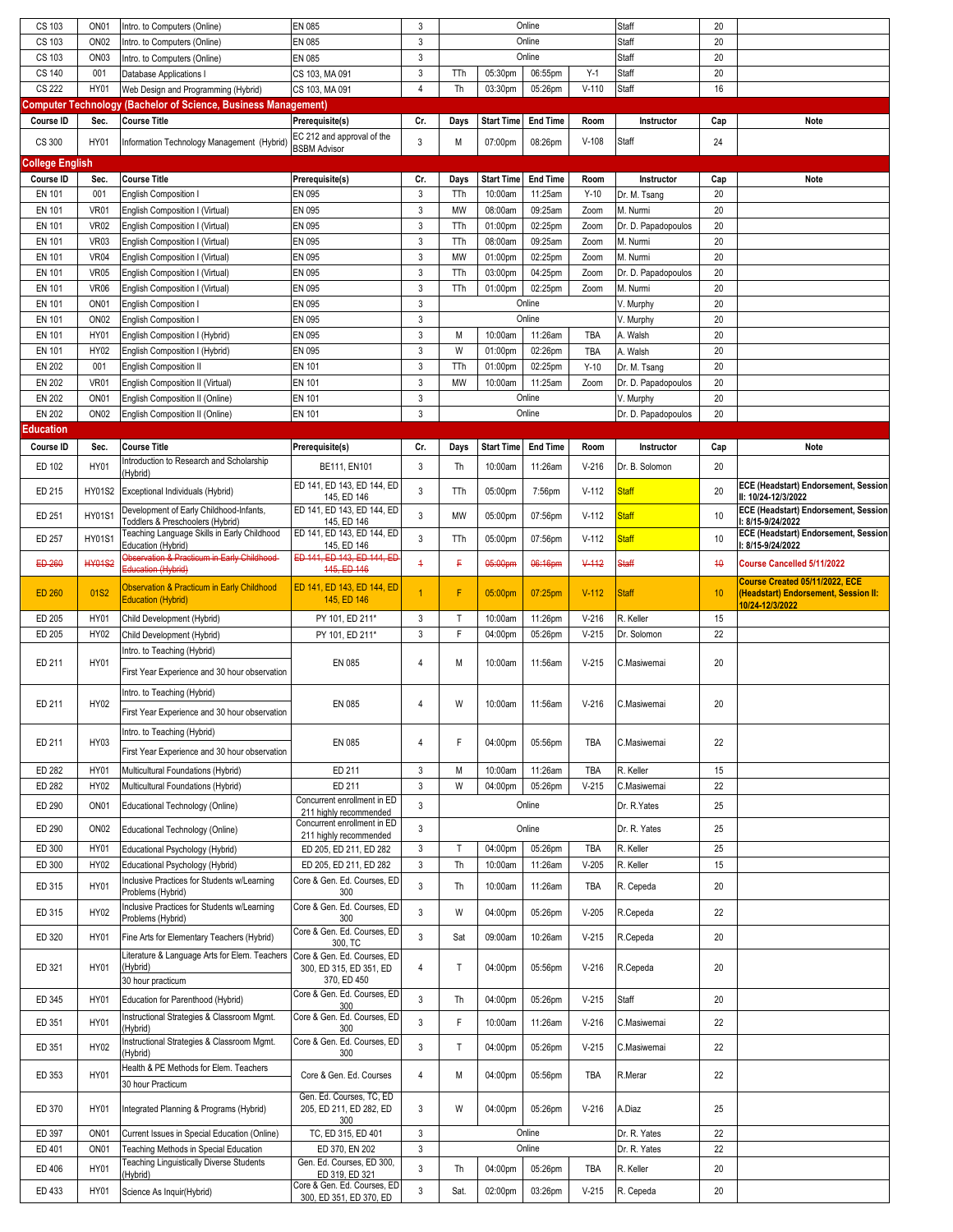| ED 435                             | <b>HY01</b>                          | Diagnostics & Prescriptive Rdg 60 hr practicum<br>(Hybrid)                                | Gen. Ed. Courses. ED 300.<br>ED 321                                                 | 4                         | W                    | 04:00pm                      | 05:26pm                    | TBA                  | R. Keller            | 15        |                              |
|------------------------------------|--------------------------------------|-------------------------------------------------------------------------------------------|-------------------------------------------------------------------------------------|---------------------------|----------------------|------------------------------|----------------------------|----------------------|----------------------|-----------|------------------------------|
|                                    |                                      | 60 hour practicum                                                                         | Core & Gen. Ed. courses, ED                                                         |                           |                      |                              |                            |                      |                      |           |                              |
| ED 450                             | ON <sub>01</sub>                     | Assessment & Evaluation (Online)                                                          | 205, ED 211, ED 282, ED<br>300                                                      | 3                         |                      |                              | Online                     |                      | Dr. R. Yates         | 22        |                              |
| ED 456                             | ON <sub>01</sub>                     | SPED Diagnosis & Assessment (Online)                                                      | ED 401, ED 450                                                                      | 3                         |                      |                              | Online                     |                      | Dr. R. Yates         | 22        |                              |
| ED 451                             | <b>HY01</b>                          | Integrated Science & Math for Young Children<br>(Hybrid)<br>30 hour practicum             | ED 205, ED 211, ED 242, ED<br>300, ED 341, ED 342, and<br>ED 351                    | $\overline{4}$            | М                    | 04:00pm                      | 05:56pm                    | $V-215$              | Staff                | 15        |                              |
| ED 471                             | <b>HY01</b>                          | Integrated Lessons & Activities (Hybrid)                                                  | Course is to be taken the last                                                      | $\overline{4}$            | F                    | 04:00pm                      | 05:56pm                    | $V-205$              | R. Cepeda            | 20        |                              |
| ED 471R                            | <b>HY01</b>                          | 60 hour practicum<br>Integrated Lessons & Activities (Hybrid)                             | semester prior to ED 492<br>Course is to be taken the last                          | $\overline{4}$            | T                    | 04:00pm                      | 05:56pm                    | $V-215$              | J. Pangelinan        | 20        |                              |
|                                    |                                      | 60 hour practicum<br>Student Teaching Practicum (Hybrid)                                  | semester prior to ED 493<br>Core Courses, Gen. Ed.                                  |                           |                      |                              |                            |                      |                      |           |                              |
| ED 492                             | <b>HY01</b>                          | 640 hour practicum                                                                        | requirements, all 300/400<br>level BS requirements<br>Core Courses, Gen. Ed.        | 12                        | Th                   | 04:00pm                      | 05:56pm                    | $V-205$              | A.Diaz               | 20        |                              |
| ED 493                             | <b>HY01</b>                          | Community Education Practicum (Hybrid)<br>640 hour practicum                              | requirements, all 300/400<br>level BS requirements<br>Bachelor's degree from a U.S. | 12                        | М                    | 04:00pm                      | 05:56pm                    | $V-216$              | Dr. B. Solomon       | 20        |                              |
| ED 495                             | 001                                  | Student Teaching Internship<br>640 hour practicum                                         | accredited institution or<br>approval of SOE director                               | 12                        | TBA                  | TBA                          | TBA                        | TBA                  | Staff                | 15        |                              |
| RH 215                             | <b>HY01</b>                          | Intro to Human Services (Hybrid)                                                          | RH200*                                                                              | 3                         | M                    | 10:00am                      | 11:26am                    | $V-216$              | J. Pangelinan        | 20        |                              |
| RH 310                             | <b>HY01</b>                          | Theories & Techniques of Counseling (Hybrid)                                              | RH 200, RH 215, & Advanced<br>Candidacy Status                                      | $\mathbf{3}$              | Sat                  | 10:00am                      | 11:26am                    | $V-216$              | J. Pangelinan        | 20        |                              |
| RH 330                             | <b>HY01</b>                          | Human Services Fieldwork Experience I<br>(Hybrid)                                         | RH 310*, RH 320*                                                                    | $\overline{4}$            | W                    | 04:00pm                      | 05:26pm                    | $V-205$              | J. Pangelinan        | 22        |                              |
| RH 400                             | <b>HY01</b>                          | 30 hour practicum<br>Case Management (Hybrid)                                             | RH 310, RH 320, RH 330, &                                                           | 3                         | F                    | 05:00pm                      | 06:26pm                    | $V-216$              | J. Pangelinan        | 20        |                              |
| <b>RH 420</b>                      | <b>HY01</b>                          | Human Services Program Management-                                                        | <b>Advanced Candidacy Status</b><br>RH 330, EN 202                                  |                           | <b>Th</b>            | 05:00pm                      | 06:26pm                    | $V-216$              | J. Pangelinan        |           | Course Cancelled 05/11/2022  |
|                                    |                                      | (Hybrid)                                                                                  |                                                                                     | 3                         |                      |                              |                            |                      |                      | 22        |                              |
| <b>RH 420</b>                      | <b>ON01</b>                          | Human Services Program Managemt(Online)<br>Medical and Psychosocial Aspects of Disability | RH 330, EN 202<br>ED 315 and ED 397 or RH                                           | $\mathbf{3}$              |                      |                              | Online                     |                      | J. Pangelinan        | 22        | Course Created 05/11/2022    |
| <b>RH 430</b>                      | <b>HY01</b>                          | (Hybrid)                                                                                  | 310 and RH 330 with a "C"                                                           | $\mathbf{3}$              | Ŧ                    | 40:00am                      | 11:26am                    | $V-205$              | R. Merar             | 45        | Course Cancelled 05/11/2022  |
| <b>RH 430</b>                      | <b>ON01</b>                          | <b>Medical and Psychosocial Aspects of Disability</b><br>(Online)                         | ED 315 and ED 397 or RH<br>310 and RH 330 with a "C"                                | $\mathbf{3}$              |                      |                              | Online                     |                      | R. Merar             | 15        | Course Created 05/11/2022    |
| English Language Institute         |                                      |                                                                                           |                                                                                     |                           |                      |                              |                            |                      |                      |           |                              |
| Course ID                          | Sec.                                 | <b>Course Title</b><br>Beginning English: Reading & Writing                               | Prerequisite(s)                                                                     | Cr.                       | Days<br>M-Th         | <b>Start Time</b><br>08:00am | <b>End Time</b><br>09:25am | Room<br><b>TBA</b>   | Instructor           | Cap       | Note                         |
| EN 071                             | 001                                  | Lab                                                                                       |                                                                                     | 6                         | TBA                  | TBA                          | <b>TBA</b>                 | $Y-11$               | Algaier              | 15        |                              |
| EN 072                             | 001                                  | Speaking & Listening Dev. I<br>Lab                                                        |                                                                                     | 6                         | M-Th<br><b>TBA</b>   | 10:00am<br>TBA               | 11:25am<br><b>TBA</b>      | <b>TBA</b><br>$Y-11$ | Staff                | 15        |                              |
| EN 073                             | 001                                  | Reading & Vocab. Dev. I<br>Lab                                                            |                                                                                     | $6\phantom{1}$            | M-Th<br><b>TBA</b>   | 01:00pm<br>TBA               | 02:55pm<br><b>TBA</b>      | <b>TBA</b><br>$Y-11$ | . Algaier            | 15        |                              |
| EN 074                             | 001                                  | Writing & Grammar Study I                                                                 |                                                                                     | 6                         | <b>MWTh</b>          | 03:30pm                      | 04:55pm                    | TBA                  | Staff                | 15        |                              |
|                                    |                                      | Lab                                                                                       |                                                                                     |                           | $\mathsf{T}$<br>M-Th | 03:30pm                      | 04:55pm                    | $Y-11$<br>TBA        |                      |           |                              |
| EN 082                             | 001                                  | Speaking & Listening Dev. II<br>Lab                                                       | EN 072                                                                              | $\overline{4}$            | TBA                  | 08:00am<br>TBA               | 08:55am<br><b>TBA</b>      | $Y-11$               | Staff                | 20        |                              |
|                                    |                                      |                                                                                           |                                                                                     |                           |                      |                              |                            |                      |                      |           |                              |
| EN 085                             | 001                                  | Integrated Reading & Writing I<br>.ab                                                     |                                                                                     | 4                         | <b>MWTh</b><br>T     | 09:00am<br>09:00am           | 09:55am<br>09:55am         | <b>TBA</b><br>$Y-11$ | Staff                | 20        |                              |
| EN 085                             | 002                                  | Integrated Reading & Writing I                                                            |                                                                                     | 4                         | MW                   | 05:30pm                      | 07:20pm                    | TBA                  | Staff                | 20        |                              |
|                                    |                                      | Lab<br>Listening & Speaking Dev. III                                                      |                                                                                     |                           | М<br>M-Th            | 05:30pm<br>03:00pm           | 06:25pm<br>03:55pm         | $Y-11$<br>TBA        |                      |           |                              |
| EN 092                             | 001                                  | Lab                                                                                       | EN 082                                                                              | 4                         | TBA                  | TBA                          | TBA                        | TBA                  | Staff                | 20        |                              |
| EN 095                             | 001                                  | Integrated Reading & Writing II                                                           | EN 085                                                                              | 4                         | MWTh                 | 10:00am                      | 10:55am                    | TBA                  | L. Algaier           | 20        |                              |
|                                    |                                      | Lab<br>Integrated Reading & Writing II                                                    |                                                                                     |                           | T<br>MWTh            | 10:00am<br>04:00pm           | 10:55am<br>04:55pm         | $Y-11$<br>TBA        |                      |           |                              |
| EN 095                             | 002                                  | Lab                                                                                       | EN 085                                                                              | 4                         | Т                    | 04:00pm                      | 04:55pm                    | $Y-11$               | Dr. M. Tsang         | 20        |                              |
| EN 095                             | ON <sub>01</sub>                     | Integrated Reading & Writing II (Online)                                                  | EN 085                                                                              | $\overline{4}$            |                      |                              | Online                     |                      | A. Burrell           | 20        |                              |
| ine Arts <sup>:</sup><br>Course ID | Sec.                                 | <b>Course Title</b>                                                                       | Prerequisite(s)                                                                     | Cr.                       | Days                 | <b>Start Time</b>            | <b>End Time</b>            | Room                 | Instructor           |           | Note                         |
| AR 101                             | 01S1                                 | Intro. to Art (Accelerated)                                                               | None                                                                                | 3                         | MW                   | 09:00am                      | 11:25am                    | TBA                  | D. Harmon            | Cap<br>20 | Session I: 8/15-10/08/2022   |
| AR 101                             | 02S2                                 | Intro. to Art (Accelerated)                                                               | Vone                                                                                | $\ensuremath{\mathsf{3}}$ | <b>MWF</b>           | 09:00am                      | 11:20am                    | <b>TBA</b>           | D. Harmon            | 20        | Session II: 10/24-12/03/2022 |
| AR 103                             | 001                                  | Drawing                                                                                   | None                                                                                | $\ensuremath{\mathsf{3}}$ | TTh                  | 03:00pm                      | 04:25pm                    | TBA                  | D. Harmon            | 20        |                              |
| AR 135                             | 001                                  | Studio for Non-Majors                                                                     | None                                                                                | 3                         | Sat                  | 09:00am                      | 12:00pm                    | $Y-4$                | P. Aldan             | 20        |                              |
| AR 135                             | 002                                  | Studio for Non-Majors                                                                     | None                                                                                | $\ensuremath{\mathsf{3}}$ | TTh                  | 10:00am                      | 11:25am                    | <b>TBA</b>           | D. Harmon            | 20        |                              |
| AR 214                             | 001                                  | Painting                                                                                  | None                                                                                | 3                         | MW                   | 05:00pm                      | 06:25pm                    | TBA                  | D. Harmon            | 20        |                              |
| MU 109<br>MU 109                   | 001<br>002                           | Ukelele<br>Ukelele                                                                        | None<br>None                                                                        | 3<br>3                    | TTh<br>TTh           | 09:30am<br>11:00am           | 10:55am<br>12:25pm         | $V-217$<br>$V-217$   | . Lee<br>L. Lee      | 20<br>20  |                              |
| lealth                             |                                      |                                                                                           |                                                                                     |                           |                      |                              |                            |                      |                      |           |                              |
| Course ID                          | Sec.                                 | <b>Course Title</b>                                                                       | Prerequisite(s)                                                                     | Cr.                       | Days                 | <b>Start Time</b>            | <b>End Time</b>            | Room                 | Instructor           | Cap       | Note                         |
| <b>HE 150</b>                      | 001                                  | Personal Health                                                                           | EN 085                                                                              | 3                         | TTh                  | 10:00am                      | 11:25am                    | $Y-19$               | L. Lunde             | 19        |                              |
| <b>HE 150</b>                      | ON <sub>01</sub>                     | Personal Health                                                                           | EN 085                                                                              | $\ensuremath{\mathsf{3}}$ |                      |                              | Online                     |                      | L. Lunde             | 20        |                              |
| <b>HE 150</b><br><b>HE 150</b>     | ON <sub>02</sub><br>ON <sub>03</sub> | Personal Health<br>Personal Health                                                        | EN 085<br>EN 085                                                                    | $\mathbf{3}$<br>3         |                      |                              | Online<br>Online           |                      | L. Lunde<br>D. Myers | 20<br>20  |                              |
| <b>HE 150</b>                      | ON <sub>04</sub>                     | Personal Health                                                                           | EN 085                                                                              | 3                         |                      |                              | Online                     |                      | D. Myers             | 20        |                              |
| <b>HE 230</b>                      | 001                                  | Nutrition and Health                                                                      | EN 095                                                                              | $\ensuremath{\mathsf{3}}$ | TTh                  | 12:00pm                      | 01:25pm                    | $Y-19$               | L. Lunde             | 19        |                              |
| <b>HE 230</b>                      | ON <sub>01</sub>                     | Nutrition and Health                                                                      | EN 095                                                                              | 3                         |                      |                              | Online                     |                      | L.Lunde              | 20        |                              |
| ospitality<br>Course ID            | Sec.                                 | <b>Course Title</b>                                                                       | Prerequisite(s)                                                                     | Cr.                       | Days                 | <b>Start Time</b>            | <b>End Time</b>            | Room                 | Instructor           | Cap       | Note                         |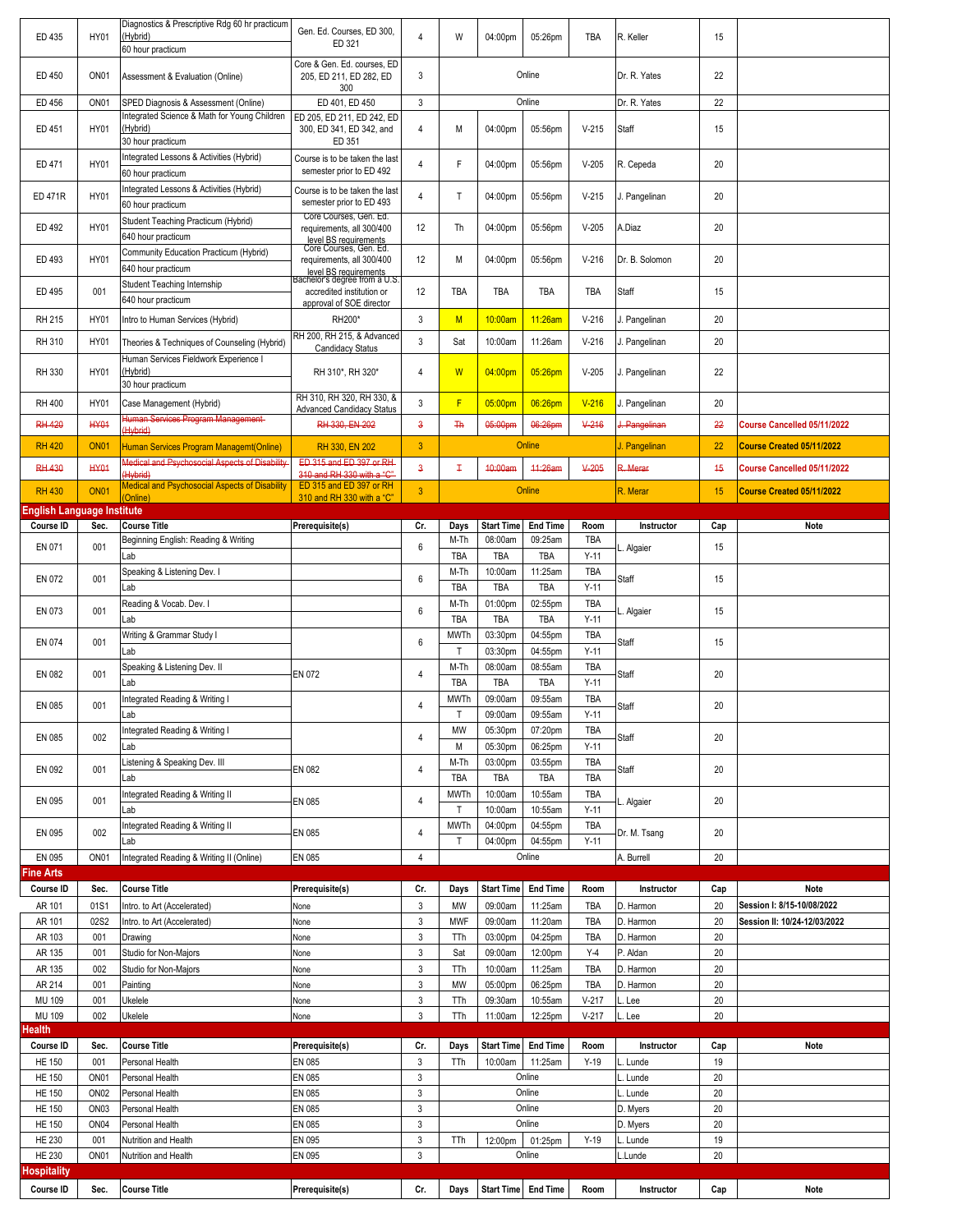|                                    | <b>HY01</b>        | Intro. to Travel & Tourism Industry (Hybrid)                                  | EN 085                                                    | 3              | Μ          | 03:00pm            | 04:26pm            | $Y-2$                     | Dr. Y. Zhang                 | 20        |                                                                                |
|------------------------------------|--------------------|-------------------------------------------------------------------------------|-----------------------------------------------------------|----------------|------------|--------------------|--------------------|---------------------------|------------------------------|-----------|--------------------------------------------------------------------------------|
| <b>TS 101</b><br><b>TS 103</b>     | <b>HY01</b>        | Intro to Hospitality (Hybrid)                                                 | EN 085                                                    | 3              | т          | 07:00pm            | 08:26pm            | $Y-2$                     | Dr. Y. Zhang                 | 20        |                                                                                |
| Languages                          |                    |                                                                               |                                                           |                |            |                    |                    |                           |                              |           |                                                                                |
| Course ID                          | Sec.               | <b>Course Title</b>                                                           | Prerequisite(s)                                           | Cr.            | Days       | <b>Start Time</b>  | <b>End Time</b>    | Room                      | Instructor                   | Cap       | Note                                                                           |
| CM 101                             | 001                | Elementary Chamorro I                                                         | EN 085                                                    | $\overline{4}$ | MW         | 05:00pm            | 06:55pm            | <b>TBA</b>                | C.Duenas                     | 15        |                                                                                |
| CM 101                             | 002                | Elementary Chamorro I                                                         | EN 085                                                    | $\overline{4}$ | TTh        | 05:00pm            | 06:55pm            | <b>TBA</b>                | C.Duenas                     | 15        |                                                                                |
| CM 102                             | 001                | Elementary Chamorro II                                                        | EN 085                                                    | $\overline{4}$ | S          | 08:00am            | 11:40am            | TBA                       | C.Duenas                     | 15        |                                                                                |
| <b>CN 101</b>                      | 001                | <b>Elementary Chinese I</b>                                                   | EN 085                                                    | $\overline{4}$ | S          | 08:00am            | 11:40am            | TBA                       | Zhou                         | 15        |                                                                                |
| <b>KR 101</b>                      | 001                | Elementary Korean I                                                           | EN 085                                                    | $\overline{4}$ | TTh        | 06:00pm            | 07:55pm            | TBA                       | D. Huh                       | 15        |                                                                                |
| JA 101                             | 001                | Elementary Japanese I(Web-Enhanced)                                           | EN 085                                                    | $\sqrt{4}$     | M-Th       | 09:00am            | 09:55am            | <b>TBA</b>                | Y. Kern                      | 15        |                                                                                |
| JA 101                             | 002                | Elementary Japanese I(Web-Enhanced)                                           | <b>EN 085</b>                                             | $\overline{4}$ | M-Th       | 11:00am            | 11:55am            | TBA                       | Y. Kern                      | 15        |                                                                                |
| JA 101                             | 003                | Elementary Japanese I(Web-Enhanced)                                           | EN 085                                                    | $\overline{4}$ | M-Th       | 01:00pm            | 01:55pm            | TBA                       | Y. Kern                      | 15        |                                                                                |
| iterature and Speech.              |                    |                                                                               |                                                           |                |            |                    |                    |                           |                              |           |                                                                                |
| Course ID                          | Sec.               | <b>Course Title</b>                                                           | Prerequisite(s)                                           | Cr.            |            | <b>Start Time</b>  | <b>End Time</b>    | Room                      | Instructor                   |           | Note                                                                           |
|                                    |                    |                                                                               |                                                           | 3              | Days<br>MW |                    |                    |                           |                              | Cap<br>20 |                                                                                |
| CO 210                             | 001                | Fundamentals of Speech Comm.                                                  | EN 101                                                    |                |            | 05:00pm            | 06:25pm            | $Y-10$                    | Dr. M. Tsang                 |           |                                                                                |
| CO 210                             | HY01               | Fundamentals of Speech Comm.(HY)                                              | EN 101                                                    | 3              | М          | 10:00am            | 11:26am            | TBA                       | A. Burrell                   | 20        |                                                                                |
| CO 210                             | HY02               | Fundamentals of Speech Comm.(HY)                                              | EN 101                                                    | 3              | М          | 01:00pm            | 02:26pm            | <b>TBA</b>                | A. Walsh                     | 20        |                                                                                |
| CO 210                             | HY03               | Fundamentals of Speech Comm.(HY)                                              | EN 101                                                    | 3              | Т          | 10:00am            | 11:26am            | TBA                       | A. Walsh                     | 20        |                                                                                |
| CO 210                             | HY04               | Fundamentals of Speech Comm.(HY)                                              | EN 101                                                    | 3              | W          | 10:00am            | 11:26am            | TBA                       | A. Burrell                   | 20        |                                                                                |
| CO 210                             | <b>HY05</b>        | Fundamentals of Speech Comm.(VH)                                              | EN 101                                                    | 3              | Μ          | 01:00pm            | 02:26pm            | <b>TBA</b>                | Stafff                       | 20        |                                                                                |
| LI 150                             | <b>HY01</b>        | Intro. to Literature (HY)                                                     | EN 101                                                    | 3              | Τ          | 01:00pm            | 02:26pm            | TBA                       | A. Walsh                     | 20        |                                                                                |
| LI 150                             | <b>HY02</b>        | Intro. to Literature (HY)                                                     | EN 101                                                    | 3              | W          | 01:00pm            | 2:26pm             | TBA                       | A. Burrell                   | 20        |                                                                                |
| LI 150                             | HY03               | Intro. to Literature (HY)                                                     | EN 101                                                    | 3              | Μ          | 05:30pm            | 06:56pm            | TBA                       | Staff                        | 20        |                                                                                |
| LI 250                             | HY01               | Literature of the Pacific (HY)                                                | EN 101                                                    | 3              | W          | 10:00am            | 11:26am            | TBA                       | A. Walsh                     | 20        |                                                                                |
| Mathematics                        |                    |                                                                               |                                                           |                |            |                    |                    |                           |                              |           |                                                                                |
| Course ID                          | Sec.               | <b>Course Title</b>                                                           | Prerequisite(s)                                           | Cr.            | Days       | <b>Start Time</b>  | <b>End Time</b>    | Room                      | Instructor                   | Cap       | <b>Note</b>                                                                    |
| MA 087                             | VR01S <sup>-</sup> | Fundamentals of Mathematics<br>(Virtual/Accelerated)                          | BE 111*, EN085                                            | 3 NDU          | M-Th       | 08:00am            | 09:55am            | Zoom                      | V. DLGuerrero                | 30        | Session I: 8/15 - 9/24/2022                                                    |
| MA 087                             | ON <sub>01</sub>   | <b>Fundamentals of Mathematics</b>                                            | BE 111*, EN086                                            | 3 NDU          |            |                    | Online             |                           | R. Tabuena                   | 20        |                                                                                |
| MA 089                             | <b>VR01</b>        | Pre-Algebra                                                                   | BE 111*, EN085, MA 087                                    | 3 NDU          | TTh        | 11:00am            | 12:25pm            | Zoom                      | E. Johnson                   | 30        |                                                                                |
| MA 089                             | <b>VR01S1</b>      | Pre-Algebra (Session I)                                                       | BE 111*, EN085, MA 087                                    | 3 NDU          | M-Th       | 08:00am            | 09:55am            | Zoom                      | E. Johnson                   | 30        | Session I: 8/15 - 9/24/2022                                                    |
| MA 089                             | <b>VR02S2</b>      | Pre-Algebra (Session II)                                                      | BE 111*, EN085, MA 087                                    | 3 NDU          | M-Th       | 08:00am            | 09:55am            | Zoom                      | V. DLGuerrero                | 30        | Session II: 10/24 to 12/3/2022                                                 |
| MA 089                             | ON <sub>01</sub>   | Pre-Algebra (Online)                                                          | BE 111*, EN085, MA 087                                    | 3 NDU          |            |                    | Online             |                           | E. Johnson                   | 20        |                                                                                |
| MA 091                             | VR01               | Beginning Algebra                                                             | BE 111*, EN085, MA 089                                    | 4 NDU          | MW         | 10:00am            | 11:55am            | Zoom                      | E. Johnson                   | 30        |                                                                                |
| MA 091                             | <b>VR02S2</b>      | Beginning Algebra (Virtual/Accelerated)                                       | BE 111*, EN085, MA 089                                    | 4 NDU          | M-Th       | 08:00am            | 10:25am            | Zoom                      | E. Johnson                   | 30        | Session II: 10/24 to 12/3/2022                                                 |
| MA 091                             | 01S1               | Beginning Algebra                                                             | BE 111*, EN085, MA 090                                    | 4 NDU          | M-Th       | 06:00pm            | 08:25pm            | TBA                       | D. Tudela                    | 21        | Session I: 8/15 - 9/24/2022                                                    |
| MA 132                             | 001                |                                                                               | MA 089, MA 091                                            | 4              | MW         | 08:00am            | 09:55pm            | TBA                       | K. Winkfield                 | 21        |                                                                                |
| MA 132                             | 002                | Intermediate Algebra                                                          |                                                           | $\overline{4}$ |            |                    |                    | TBA                       | K. Winkfield                 | 21        |                                                                                |
| MA 132                             | 01S2               | Intermediate Algebra                                                          | MA 089, MA 091                                            | 4              | MW<br>M-Th | 10:00am            | 11:55am            | TBA                       |                              | 21        |                                                                                |
|                                    |                    | Intermediate Algebra                                                          | MA 089, MA 091                                            |                |            | 06:00pm<br>10:00am | 08:25pm<br>11:20am |                           | D. Tudela<br>S. Pak          | 21        |                                                                                |
| MA 161<br>MA 161                   | 001                | College Algebra                                                               | C or higher in MA132                                      | 4              | <b>MWF</b> |                    |                    | TBA                       |                              |           |                                                                                |
|                                    |                    |                                                                               |                                                           |                |            |                    |                    |                           |                              |           |                                                                                |
|                                    | 002                | College Algebra                                                               | C or higher in MA132                                      | $\sqrt{4}$     | <b>MWF</b> | 03:00pm            | 04:20pm            | TBA                       | S. Pak                       | 21        |                                                                                |
| MA 161                             | 003                | College Algebra                                                               | C or higher in MA132                                      | 4              | TTh        | 10:00am            | 12:00pm            | TBA                       | S. Pak                       | 21        |                                                                                |
| MA 161                             | 004                | College Algebra                                                               | C or higher in MA132                                      | 4              | TTh        | 01:00pm            | 03:00pm            | TBA                       | S. Pak                       | 21        |                                                                                |
| MA 162                             | 001                | Trigonometry                                                                  | C or higher in MA132                                      | 3              | TTh        | 11:00am            | 12:25pm            | TBA                       | K. Winkfield                 | 21        |                                                                                |
| <b>Natural Resource Management</b> |                    |                                                                               |                                                           |                |            |                    |                    |                           |                              |           |                                                                                |
| Course ID                          | Sec.               | <b>Course Title</b>                                                           | Prerequisite(s)                                           | Cr.            | Days       | Start Time         | <b>End Time</b>    | Room                      | Instructor                   | Cap       | Note                                                                           |
| NR 150                             | 001                | Intro to Natural Resource Management                                          | None                                                      | 4              | MW         | 08:00am            | 09:25am            | Y5                        | <b>Staff</b>                 | 19        | Conccurrent enrollment in NR 153 and                                           |
|                                    |                    | Lab                                                                           |                                                           |                | F          | 11:00am            | 01:55pm            |                           |                              |           |                                                                                |
| NR 153                             | 001                | <b>Environmental Conservation</b>                                             | C or higher in NR 150                                     | $\sqrt{4}$     | MW         | 10:00am            | 11:25am            | Y5                        | Staff                        | 19        | be offered again until Spring 2024.                                            |
|                                    |                    | Lab                                                                           |                                                           |                | F          | 02:00pm            | 04:55pm            |                           |                              |           |                                                                                |
| NR 253                             | 001                | Species and Ecosystem Management                                              | C or higher in NR 153                                     | 4              | MW         | 10:00am            | 11:25am            | Y <sub>5</sub>            | Staff                        | 19        |                                                                                |
|                                    |                    | Lab                                                                           |                                                           |                | Sat        | 08:00am            | 10:55pm            |                           |                              |           |                                                                                |
| NR 255                             | 001                | Conservation, Politics & Economics                                            | Consent of Instructor/ C or                               | 4              | MW         | 06:00pm            | 07:25pm            | Y <sub>5</sub>            | <b>Staff</b>                 | 19        |                                                                                |
|                                    |                    | Lab                                                                           | higher in NR 253                                          |                | F          | 01:00pm            | 03:55pm            |                           |                              |           |                                                                                |
| NR 298                             | 001                | NRM Internship                                                                | Consent of Instructor                                     | $\overline{4}$ |            |                    | TBA                |                           | Staff                        | 19        | <b>Agency Placement</b>                                                        |
| Nursing                            |                    |                                                                               |                                                           |                |            |                    |                    |                           |                              |           |                                                                                |
| Course ID                          | Sec.               | <b>Course Title</b>                                                           | Prerequisite(s)                                           | Cr.            | Days       | <b>Start Time</b>  | <b>End Time</b>    | Room                      | Instructor                   | Cap       | Note                                                                           |
|                                    |                    | Basic Nursing Concepts and Skills (Lecture,                                   |                                                           |                | M          | 08:00am            | 10:55am            | $T-3, T-4$                | R. Aldan/J. Aldan            |           |                                                                                |
|                                    |                    | web-enchanced)<br>Mandatory Skills Lab Practice (face-to-face)                | Acceptance into the Nursing                               |                |            |                    |                    |                           |                              |           |                                                                                |
|                                    |                    |                                                                               | Program or approval of the                                |                | Th         | 01:00pm            | 03:55pm            | $T-4, T-5$<br>$T-3, T-4,$ | B. Lee<br>J. Aldan/B. Lee/R. |           |                                                                                |
| <b>NU 105</b>                      | 001                | Skills Lab/Clinical (web-enhanced/face-to-face)                               | Nursing Department Chair.                                 | 6              | T.         | 06:30am            | 02:25pm            | CHCC                      | Aldan                        | 28        | groups.                                                                        |
|                                    |                    | Kaplan Session                                                                | Concurrent Enrollment: NU<br>124                          |                | W          | 08:00am            | 12:00pm            | $Y-1, V-110$              | R. Aldan                     |           |                                                                                |
|                                    |                    | Mandatory Guided Study Hall                                                   |                                                           |                | F          | 08:00am            | 09:55am            | $T-3, T-4$                | R. Aldan/J. Aldan/B.         |           |                                                                                |
|                                    |                    |                                                                               |                                                           |                |            |                    |                    |                           | ee                           |           | NR 150 recommended - NR 153 may not<br>Class/Students will be divided into two |
|                                    |                    | Medical-Surgical Nursing II (Lecture, web-<br>enhanced)                       |                                                           |                | M          | 12:00pm            | 01:55pm            | $T-3$                     | R. Aldan/J. Aldan            |           |                                                                                |
|                                    |                    | Kaplan Session                                                                |                                                           |                | T          | 08:00am            | 12:00pm            | $Y-1, V-110$              | R. Aldan                     |           |                                                                                |
| <b>NU 207</b>                      | 001                |                                                                               | C or higher in NU 107 and                                 | 5              |            |                    |                    | T-4, T-5,                 |                              | 17        |                                                                                |
|                                    |                    | Skills Lab/Clinical (web-enhanced/face-to-face)                               | NU 203.                                                   |                | W          | 06:30am            | 02:25pm            | CHCC                      | Aldan/B. Lee                 |           |                                                                                |
|                                    |                    | Mandatory Skills Lab Practice (face-to-face)                                  |                                                           |                | Th         | 08:00am            | 11:55am            | $T-4, T-5$                | B. Lee                       |           |                                                                                |
|                                    |                    | Mandatory Guided Study Hall                                                   |                                                           |                | F          | 10:00am            | 11:55am            | $T-3$                     | R. Aldan/J. Aldan/B.<br>ee   |           |                                                                                |
| <b>NU 124</b>                      | <b>HY01</b>        | Pharmacology for Nurses and Clinical Math                                     | Acceptance into the Nursing                               | $\overline{4}$ | F          | 11:00am            | 02:55pm            | $T-5$                     | <b>Staff</b>                 | 14        |                                                                                |
|                                    |                    | (Hybrid) (Lecture, web-enhanced)                                              | Program or approval of the                                |                |            |                    |                    |                           |                              |           |                                                                                |
| <b>NU 124</b>                      | <b>HY02</b>        | Pharmacology for Nurses and Clinical Math<br>(Hybrid) (Lecture, web-enhanced) | Acceptance into the Nursing<br>Program or approval of the | $\overline{4}$ | Sat        | 07:00am            | 10:55am            | $T-3, T-4$                | <b>Staff</b>                 | 14        |                                                                                |
| <b>Physical Education</b>          |                    |                                                                               |                                                           |                |            |                    |                    |                           |                              |           |                                                                                |
| Course ID                          | Sec.               | <b>Course Title</b>                                                           | Prerequisite(s)                                           | Cr.            | Days       | <b>Start Time</b>  | <b>End Time</b>    | Room                      | Instructor                   | Cap       |                                                                                |
| PE 115                             | 001                | Tai Chi                                                                       | EN 071                                                    | $\mathbf{1}$   | <b>MWF</b> | 07:00am            | 07:55am            | TBA                       | B. Wicksman                  | 19        | 08/15-10/22/2022                                                               |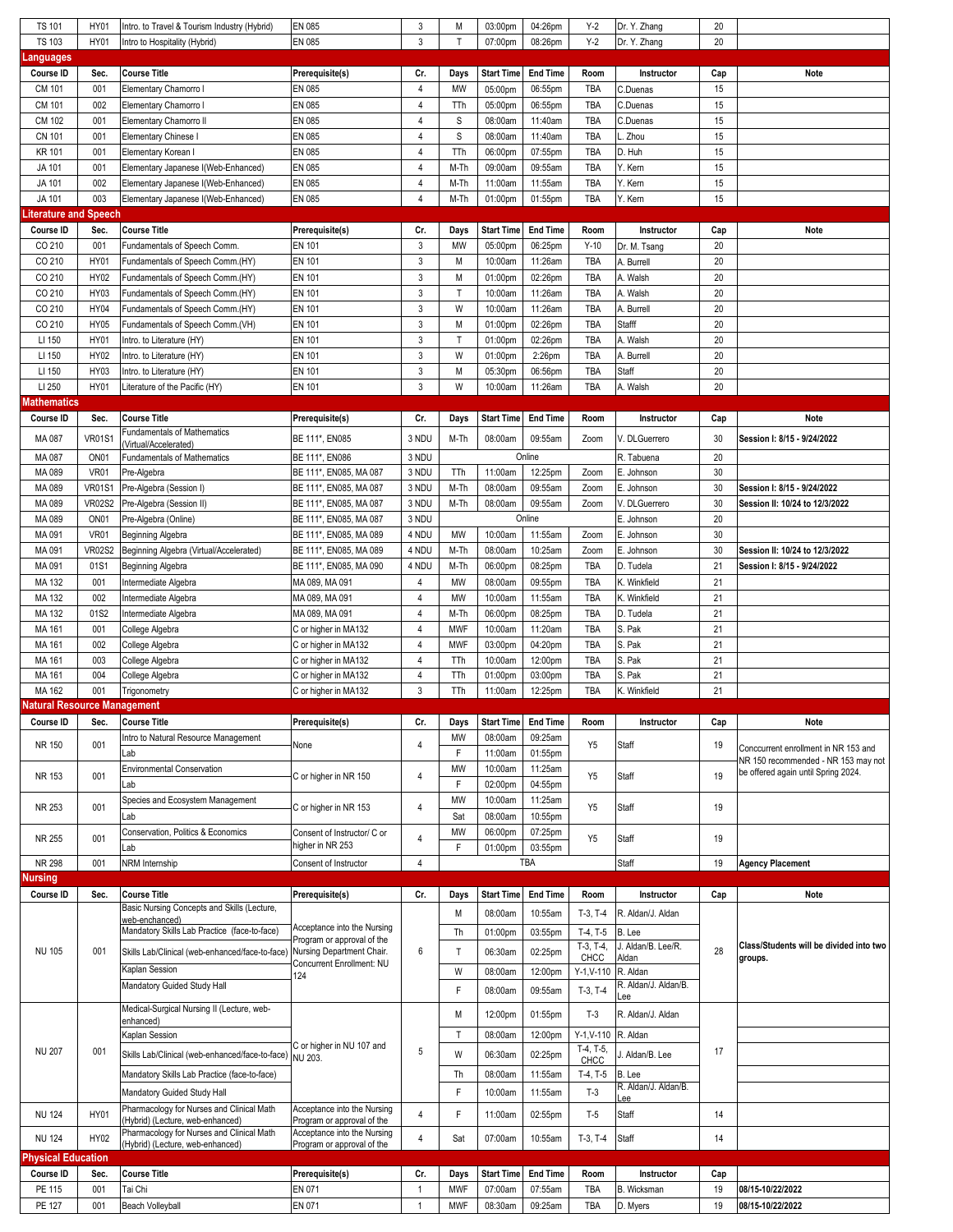| PE 140                                  | 001              | <b>Physical Fitness</b>                                   | EN 071                | 1                         | TTh          | 08:30am           | 09:25am         | TBA        | D. Myers             | 19  | 08/15-10/22/2022             |
|-----------------------------------------|------------------|-----------------------------------------------------------|-----------------------|---------------------------|--------------|-------------------|-----------------|------------|----------------------|-----|------------------------------|
|                                         |                  |                                                           |                       |                           |              |                   |                 |            |                      |     |                              |
| PE 149                                  | 001              | Walk, Jog, Run                                            | EN 071                | $\mathbf{1}$              | MW           | 05:00pm           | 05:55pm         | <b>TBA</b> | . Lunde              | 19  | 08/15-10/22/2022             |
| PE 280                                  | HY01             | Kinesiology (Hybrid)                                      | EN 095                | 3                         | W            | 10:00am           | 11:26am         | <b>TBA</b> | D. Myers             | 19  |                              |
| <b>Pre-Engineering</b>                  |                  |                                                           |                       |                           |              |                   |                 |            |                      |     |                              |
| EG 100                                  | 001              | Introduction to Pre-Engineering                           | C or higher in NR 153 | 3                         | W            | 4:00pm            | 4:50pm          | TBA        | E.Borja              | 25  |                              |
|                                         |                  |                                                           |                       |                           | Sat          | 9:00am            | 11:00am         |            |                      |     |                              |
| Sciences                                |                  |                                                           |                       |                           |              |                   |                 |            |                      |     |                              |
| Course ID                               | Sec.             | <b>Course Title</b>                                       | Prerequisite(s)       | Cr.                       | Days         | <b>Start Time</b> | <b>End Time</b> | Room       | Instructor           | Cap |                              |
|                                         |                  | Principles of Biology (Hybrid)                            |                       |                           | M            | 08:30am           | 09:55am         |            |                      |     |                              |
| <b>BI 101</b>                           | <b>HY01</b>      |                                                           | EN 095, MA 089        | 4                         |              |                   |                 | K1, K2     | Staff                | 25  |                              |
|                                         |                  | Lab                                                       |                       |                           | W            | 09:00am           | 11:25am         |            |                      |     |                              |
| <b>BI 101</b>                           | HY02             | Principles of Biology (Hybrid)                            | EN 095, MA 089        | 4                         | M            | 10:00am           | 11:25am         | K1, K2     | Staff                | 25  |                              |
|                                         |                  | Lab                                                       |                       |                           | W            | 01:00pm           | 03:25pm         |            |                      |     |                              |
| BI 101                                  | HY03             | Principles of Biology (Hybrid)                            | EN 095, MA 089        | 4                         | $\mathsf T$  | 08:30am           | 09:55am         | $J-16$     | Staff                | 15  |                              |
|                                         |                  | Lab                                                       |                       |                           | Th           | 09:00am           | 11:25am         |            |                      |     |                              |
|                                         |                  | Principles of Biology (Hybrid)                            |                       |                           | T            | 10:00am           | 11:25am         |            |                      |     |                              |
| <b>BI 101</b>                           | <b>HY04</b>      | Lab                                                       | EN 095, MA 089        | 4                         | Th           | 01:00pm           | 03:25pm         | K1, K2     | Staff                | 25  |                              |
|                                         |                  | <b>Plant Science</b>                                      |                       |                           | MW           | 05:30pm           | 06:55pm         |            |                      |     |                              |
| BI 141                                  | 001              | Lab                                                       | EN 095, MA 089        | 4                         | $\mathbb S$  |                   | 10:25am         | K1, K2     | Z. Williams          | 25  |                              |
|                                         |                  |                                                           |                       |                           |              | 08:00am           |                 |            |                      |     |                              |
| BI 225                                  | <b>HY01</b>      | Basic Microbiology (Hybrid)                               | C or higher in BI 101 | 4                         | TTh          | 08:30am           | 09:55am         | K1,K2      | F. Cabanes           | 25  |                              |
|                                         |                  | Lab                                                       |                       |                           | $\top$       | 01:00pm           | 03:25pm         |            |                      |     |                              |
| BI 251                                  | HY01             | Human Anatomy & Physiology I (Hybrid)                     | BI 101, CH 124        | 4                         | MW           | 08:30am           | 09:55am         | $J-16$     | F. Cabanes           | 19  |                              |
|                                         |                  | Lab                                                       |                       |                           | M            | 01:00pm           | 03:25pm         |            |                      |     |                              |
|                                         |                  | Human Anatomy & Physiology I (Hybrid)                     |                       |                           | MW           | 10:30am           | 11:55am         |            |                      |     |                              |
| BI 251                                  | HY02             | Lab                                                       | BI 101, CH 124        | 4                         | W            | 01:00pm           | 03:25pm         | $J-16$     | F. Cabanes           | 19  |                              |
|                                         |                  | Human Anatomy & Physiology II (Hybrid)                    |                       |                           | TTh          | 10:30am           | 11:55am         |            |                      |     |                              |
| BI 252                                  | HY01             | Lab                                                       | <b>BI 251</b>         | 4                         | Th           | 01:00pm           | 03:25pm         | $J-16$     | F. Cabanes           | 19  |                              |
|                                         |                  |                                                           |                       |                           |              |                   |                 |            |                      |     |                              |
| CH 124                                  | 001              | General Chemistry (Web-enhanced)                          | EN 095, MA 091        | 4                         | TTh          | 08:30am           | 09:55am         | $Y-9$      | L. Liban             | 19  |                              |
|                                         |                  | Lab                                                       |                       |                           | $\mathsf T$  | 10:00am           | 12:25pm         |            |                      |     |                              |
| CH 124                                  | 002              | General Chemistry (Web-enhanced)                          | EN 095, MA 091        | 4                         | TTh          | 05:30pm           | 06:55pm         | $Y-9$      | L. Liban             | 19  |                              |
|                                         |                  | Lab                                                       |                       |                           | $\mathsf{T}$ | 03:00pm           | 05:25pm         |            |                      |     |                              |
|                                         |                  | Intro. To Physical Science                                |                       |                           | MW           | 01:30pm           | 02:55pm         |            |                      |     |                              |
| <b>NS 101</b>                           | 001              | Lab                                                       | EN 095, MA 091        | 4                         | Th           | 10:00am           | 12:25pm         | $Y-9$      | L. Liban             | 19  |                              |
|                                         |                  | Intro. To Physical Science                                |                       |                           | MW           | 03:00pm           | 04:25pm         |            |                      |     |                              |
| <b>NS 101</b>                           | 002              | Lab                                                       | EN 095, MA 091        | 4                         | Th           | 12:30pm           | 02:55pm         | $Y-9$      | L. Liban             | 19  |                              |
|                                         | 001              |                                                           |                       | $\mathbf{3}$              | F            |                   |                 |            |                      |     |                              |
| <b>NS 120</b><br><b>Social Sciences</b> |                  | Research Comprehension in STEM                            | BE 111, EN 95, MA 87  |                           |              | 12:00pm           | 03:00pm         | <b>TBA</b> | Staff                | 19  |                              |
| Course ID                               | Sec.             | <b>Course Title</b>                                       | Prerequisite(s)       | Cr.                       | Days         | <b>Start Time</b> | <b>End Time</b> | Room       | Instructor           | Cap |                              |
| <b>BE 111</b>                           | 001              | <b>College Success</b>                                    |                       | 3                         | TTh          |                   |                 | TBA        | Dr. K.Bunts-Anderson | 20  |                              |
|                                         |                  |                                                           |                       |                           |              |                   |                 |            |                      |     |                              |
|                                         |                  |                                                           |                       |                           |              | 08:00am           | 09:25am         |            |                      |     |                              |
| <b>BE 111</b>                           | 002              | <b>College Success</b>                                    |                       | $\mathsf 3$               | TTh          | 12:00pm           | 01:25pm         | TBA        | Dr. K.Bunts-Anderson | 20  |                              |
| <b>BE 111</b>                           | 003              | <b>College Success</b>                                    |                       | $\ensuremath{\mathsf{3}}$ | Sat          | 12:00pm           | 02:55pm         | $Y-7$      | . Rafael             | 20  |                              |
| <b>BE 111</b>                           | 004              | <b>College Success</b>                                    |                       | $\mathsf 3$               | Sat          | 09:00am           | 11:55am         | $Y-7$      | R. Muna              | 20  |                              |
| <b>BE 111</b>                           | 005              | <b>College Success</b>                                    |                       | $\ensuremath{\mathsf{3}}$ | Sat          | 01:00pm           | 03:55pm         | $Y-7$      | R. Muna              | 20  |                              |
| <b>BE 111</b>                           | 006              | <b>College Success</b>                                    |                       | 3                         | <b>MW</b>    | 04:00pm           | 05:25pm         | $Y-8$      | Staff                | 20  |                              |
| <b>BE 111</b>                           | 007              |                                                           |                       | $\mathsf 3$               | TTh          |                   | 06:25pm         | $Y-8$      | R. Muna              | 20  |                              |
|                                         | 008              | <b>College Success</b>                                    |                       |                           |              | 05:00pm           |                 |            |                      | 20  |                              |
| <b>BE 111</b>                           |                  | <b>College Success</b>                                    |                       | 3                         | Sat          | 09:00am           | 11:55am         | Y-8        | K. Demapan           |     |                              |
| <b>BE 111</b>                           | 009              | <b>College Success</b>                                    |                       | $\mathbf{3}$              | MW           | 10:00am           | 11:30am         | <b>TBA</b> | Dr. K.Bunts-Anderson | 30  |                              |
| <b>BE 111</b>                           | 010              | <b>College Success</b>                                    |                       | $\mathbf{3}$              | MW           | 01:00pm           | 02:25pm         | TBA        | Dr. K.Bunts-Anderson | 30  |                              |
| <b>BE 111</b>                           | 011              | <b>College Success</b>                                    |                       | $\ensuremath{\mathsf{3}}$ | TTh          | 03:00pm           | 04:25pm         | TBA        | Dr. K.Bunts-Anderson | 30  |                              |
| <b>BE 111</b>                           | <b>ON01S1</b>    | College Success (Online/Accelerated)                      |                       | 3                         |              |                   | Online          |            | M. Aguon             | 30  | Session I: 08/15-10/08/2022  |
|                                         |                  |                                                           |                       |                           |              |                   |                 |            |                      |     | (Tinian/Rota students only)  |
| <b>BE 111</b>                           | <b>ON02S2</b>    | College Success (Online)(Accelerated)                     |                       | 3                         |              |                   | Online          |            | M. Aguon             | 30  | Session II: 10/24-12/03/2022 |
|                                         |                  |                                                           |                       |                           |              |                   |                 |            |                      |     | (Tinian/Rota students only)  |
| GE 201                                  | 001              | World Regional Geography                                  |                       | $\mathbf{3}$              | Fri          | 09:00am           | 11:55am         | TBA        | <b>B.</b> Wicksman   | 20  |                              |
| GE 201                                  | 002              | World Regional Geography                                  |                       | $\mathbf{3}$              | MW           | 10:00am           | 11:25am         | $Y-8$      | B. Wicksman          | 20  |                              |
| HI 101                                  | ON <sub>01</sub> | American Nation I (Online)                                |                       | $\ensuremath{\mathsf{3}}$ |              |                   | Online          |            | Staff                | 30  |                              |
| HI 121                                  | ON <sub>01</sub> | World Civilization I (Online)                             |                       | $\mathsf 3$               |              |                   | Online          |            | E. Foels             | 30  |                              |
| HI 240                                  | <b>HY01</b>      | Sports and Society (Hybrid)                               |                       | $\mathbf{3}$              | М            | 01:00pm           | 02:26pm         | TBA        | E. Foels             | 20  |                              |
| HI 255                                  | 001              | History of the NMI                                        |                       | $\mathbf{3}$              | TTh          | 01:00pm           | 02:25pm         | $Y - 7$    | B. Wicksman          | 20  |                              |
|                                         | 002              |                                                           |                       |                           |              |                   |                 | $Y - 7$    |                      | 20  |                              |
| HI 255                                  |                  | History of the NMI                                        |                       | $\mathsf 3$               | TTh          | 10:00am           | 11:25am         |            | B. Wicksman          |     |                              |
| HI 260                                  | 001              | History of Micronesia                                     |                       | $\mathbf{3}$              | Fri          | 02:30pm           | 05:30pm         | $Y-8$      | B. Wicksman          | 20  |                              |
| PS 110                                  | 001              | Principles of Democratic Institutions                     | CO 210*               | $\mathsf 3$               | TTh          | 10:00am           | 11:25am         | TBA        | Staff                | 30  |                              |
| PS 110                                  | HY01             | Principles of Democratic Institutions (Hybrid))           | CO 210*               | $\mathbf{3}$              | М            | 10:00am           | 11:26am         | <b>TBA</b> | Staff                | 30  |                              |
| PS 110                                  | <b>VR01</b>      | Principles of Democratic Institutions (Virtual)           | CO 210*               | $\mathbf{3}$              | TTh          | 05:00pm           | 06:25pm         | Zoom       | J. Diaz              | 30  |                              |
| PS 110                                  | ON <sub>01</sub> | Principles of Democratic Institutions (Online)            | CO 210*               | $\mathbf{3}$              |              |                   | Online          |            | G. Yagi              | 25  |                              |
| PY 101                                  | 001              | General Psychology                                        |                       | $\ensuremath{\mathsf{3}}$ | MW           | 10:00am           | 11:25am         | $Y-6$      | J.Kline              | 20  |                              |
| PY 101                                  | 002              | General Psychology                                        |                       | $\mathsf 3$               | MW           | 01:00pm           | 02:25pm         | $Y-6$      | J.Kline              | 20  |                              |
| PY 101                                  | ON <sub>01</sub> | General Psychology (Online)                               |                       | $\mathbf{3}$              |              |                   | Online          |            | J.Kline              | 30  |                              |
|                                         |                  | General Psychology (Online, Tinian and Rota               |                       |                           |              |                   |                 |            |                      |     |                              |
| PY 101                                  | ON <sub>02</sub> | Students)                                                 |                       | 3                         |              |                   | Online          |            | A. Capretta          | 30  |                              |
| PY 101                                  | <b>VR01</b>      | General Psychology (Virtual)                              |                       | 3                         | MW           | 10:00am           | 11:25am         | Zoom       | A. Capretta          | 30  |                              |
| PY 102                                  | 001              | Abnormal Psychology                                       |                       | $\mathsf 3$               | TTh          | 10:00am           | 11:25am         | $T-1$      | J. Kline             | 20  |                              |
| PY 201                                  | 001              | Human Growth & Development                                |                       | $\mathsf 3$               | TTh          | 01:00pm           | 02:25pm         | $T-1$      | J.Kline              | 20  |                              |
|                                         |                  |                                                           |                       |                           |              |                   |                 |            |                      |     |                              |
| SO 101                                  | ON <sub>01</sub> | Intro to Sociology (Online)                               | 093/094               | 3                         |              |                   | Online          |            | T.Sharts             | 30  |                              |
| SO 101                                  | ON <sub>02</sub> | Intro to Sociology (Tinian and Rota Students)             | 093/094               | $\mathbf{3}$              |              |                   | Online          |            | T.Sharts             | 30  |                              |
|                                         |                  | Online)                                                   |                       |                           |              |                   |                 |            |                      |     |                              |
| SO 101                                  | <b>ON03S1</b>    | Intro to Sociology (Tinian and Rota Students)<br>(Online) | 093/094               | 3                         |              |                   | Online          |            | T.Sharts             | 30  | Session I: 08/15-10/08/2022  |